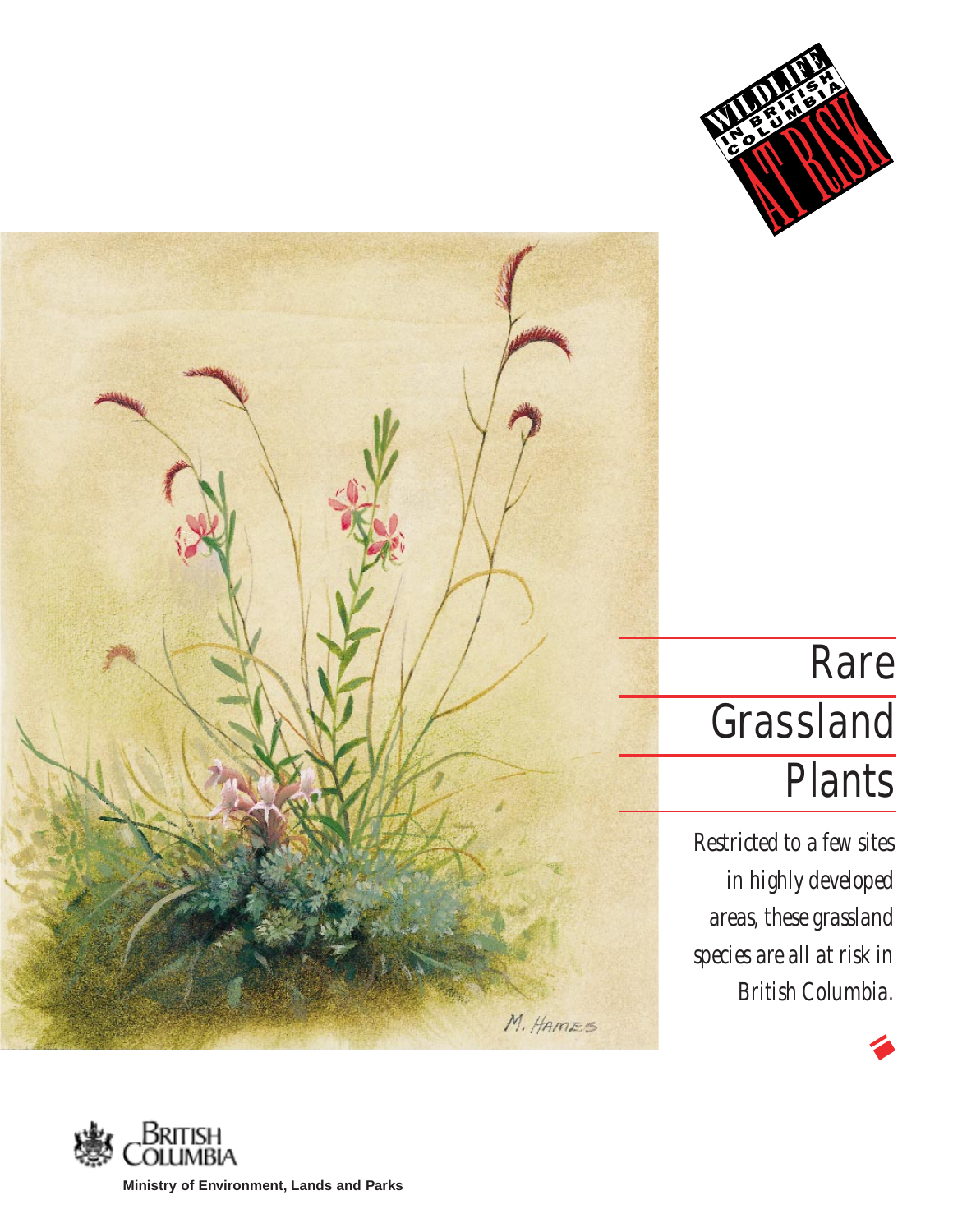#### What are they?

**N** ost of British Columbia's grasslands are found in the rainshadow of the Coast and Cascade mountains, in areas where low rainfall and seasonal drought limit tree growth and allow grasses to dominate. Covering about 1.8 percent of British Columbia, grasslands are unique ecosystems that provide habitat for a variety of vertebrates and invertebrates, as well as common and rare plants. Grasslands are highly varied in B.C.due to the province's diverse geology, topography and climate. The bunchgrass community is the most

extensive grassland type, dominated by bluebunch wheatgrass (*Elymus spicatus*) and Idaho fescue (*Festuca idahoensis*), and found in hot valley bottoms in the Okanagan basin, in the Thompson basin, and in the middle Fraser River and lower Chilcotin River valleys. A few patches of

*Limited suitable habitat along with the continuing loss of our grasslands puts these species at risk.*

mountain grasslands grow at low elevations in the southern Rocky Mountain trench, while vast grassy parklands spread across the Peace River region. On southern Vancouver island, a scattering of Garry oak (*Quercus garryana*) meadows persist.

Among the many rare grassland species in British Columbia, **scarlet gaura**, **flat-topped broomrape** and **blue grama** clearly illustrate the status of the province's grasslands and their inhabitants. Although common in other provinces and in the United States, these species are extremely rare in British Columbia, and are at risk due to ecological changes occurring in their habitats.

**Scarlet gaura** (*Gaura coccinea*) is an eye-catching member of the fireweed family (*Onagraceae*), best viewed just before evening when the flowers open for pollination by nightflying insects. Its botanical name comes from the Greek – *gauros* meaning "superb," and *cocinnea* meaning "scarlet." This perennial grows east of the Rocky Mountains in dry, open grasslands. It is common in prairie habitats from Alberta to Manitoba and south to Mexico and Texas. In British Columbia, scarlet gaura is found in the

> Okanagan basin and within grassland patches in the southern part of the Rocky Mountain trench.

## **Flat-topped broomrape**

(*Orobanche corymbosa* spp. *mutabilis*) is a member of the broomrape family (*Orobanchaceae*), which is well known for its parasitism. The plants of this genus gained their common name from a British species that is parasitic on Scotch broom (*Cystisus scoparius*). The botanical name orobanche also describes its parasitic nature – in Greek, *orobos* means "vetch" and *anchien*

means "to choke." The species name *corymbosa* describes the shape of its flat-topped inflorescence. Flat-topped broomrape is an austere, elegant, purple-tinted perennial, often found in association with big sagebrush (*Artemisia tridentata*) on dry grassy slopes. It is parasitic on the roots of this and other plants and gets its nutrients and water through specialized root organs called *haustoria*. Flat-topped broomrape is found east of the Cascade Mountains in Washington, south to California and east

to Montana and Utah. In Canada it is restricted to British Columbia, growing in a few sites in the Okanagan Valley, southeastern Vancouver Island and the southern part of the Rocky Mountain trench.

With its lovely, feather-like spikelets, **blue grama** (*Bouteloua gracilis*) is a very attractive member of the grass family (Poaceae). Unlike other grasses, blue grama is not easily overlooked. Its aesthetic qualities are alluded to by the species name *gracilis*. The genus name comes from

*These species depend on habitat protection and stewardship for survival.*

the Spanish explorers Claudio and Esteban Boutelou. This perennial likes dry, grassy hills where it forms thick mats, growing from short *rhizomes* (underground stems). Blue grama is a common domin-

ant species of the North American short grass prairie, which extends east to Manitoba and the eastern United States, and south to Mexico. In British Columbia it is known only from a few sites in the Cariboo-Chilcotin region of the Fraser River basin and in the southern part of the Rocky Mountain trench.

# What do they look like?

S<br>C<br>N carlet gaura is a lovely 20- to 60-centimetre tall plant that bears many flowers crowded on a long terminal spike. Each flower is made up of four petals, ranging in colour from white to red, and of four sharply bent back sepals (modified leaves next to the petals), which move in a remarkably butterfly-like manner with the slightest breeze. The long stamens and styles (the male and female sexual organs of the plant) enhance the insect-like appearance of the scarlet gaura, also called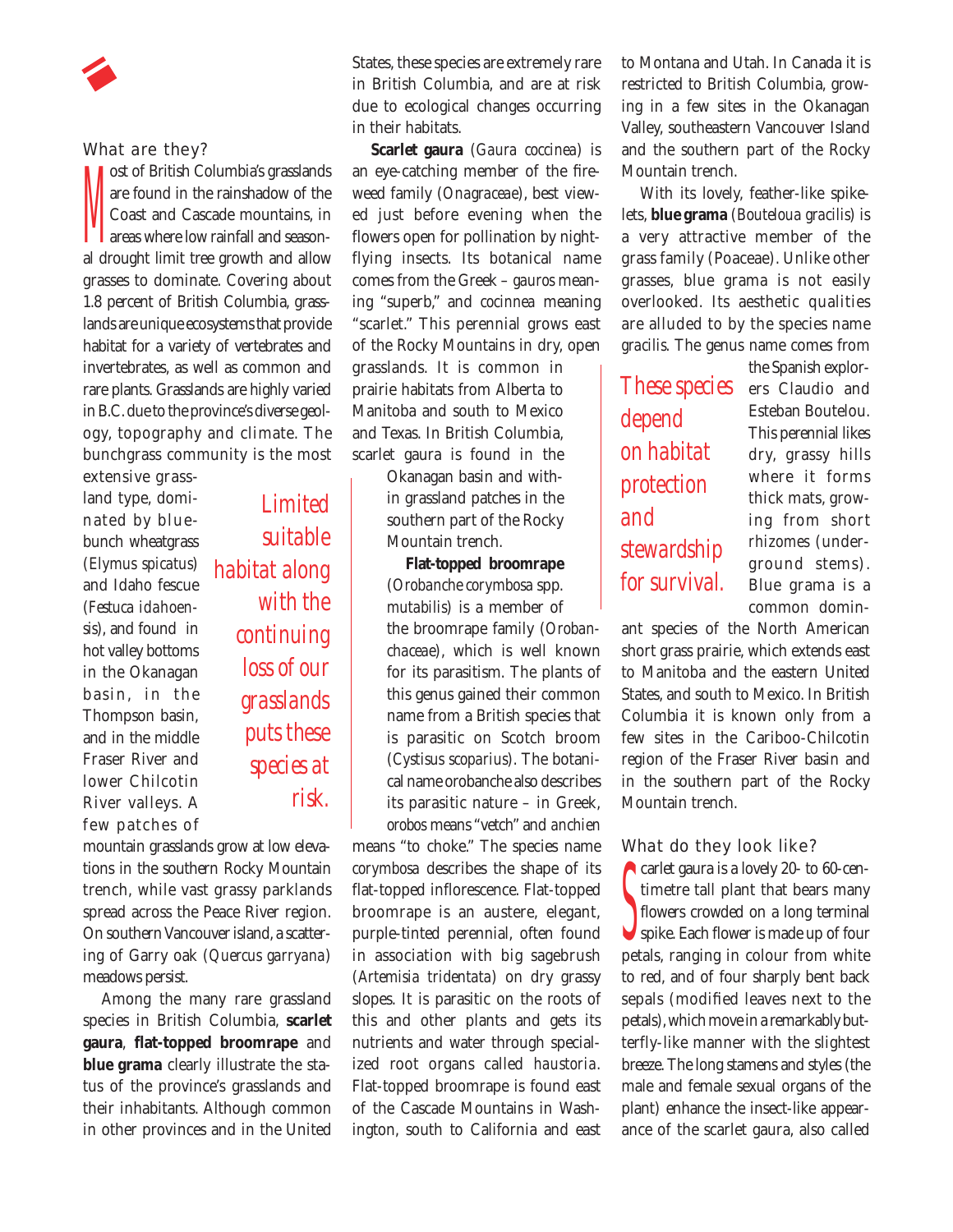

**SCARLET GAURA -**GAURA COCCINEA

"waving butterfly." Short, lance-shaped leaves are crowded below the inflorescence; the fruit is a diamond-shaped nut. No other species of the genus *Gaura* is found in British Columbia. Scarlet gaura can easily be distinguished from other grassland flora by its terminal spikes of colourful, fluttering flowers.

As a true parasitic plant, flattopped broomrape lacks chlorophyll and is white to purplish in colour. Deprived of their photosynthetic role, the leaves are reduced to simple, alternate, brownish scales. This relatively small plant (5 to 12 cm tall) has deep, fleshy roots that obtain water and nutrients from neighbouring plants. The flowers are borne on short

stalks in a compact inflorescence. The petals are fused in a two-lipped corolla lined with purple strips; the five sepals are inconspicuous. The fruit is a many-seeded capsule that splits in two to release small, dark seeds. There are five other species of broomrape in British Columbia, all restricted to the southern part of the province. Flat-topped broom-

2 cm

rape however, is easily identified by its compact, many-flowered inflorescence. It can be distinguished from the more common California broomrape (*Orobanche californica* ssp.*californica*), by the shorter lips of its corolla.

Blue grama is a 10- to 50-centimetre tall, densely tufted grass. Its leaves are up to 15 cm long, often crisp and curly with flat blades. It usually bears two showy, purplish blue spikes made up of 20 to 80 spikelets arranged in two rows. When ready to release seeds, the comb-like spikes roll into a distinctive and graceful spiral. It is the only species of its genus in B.C.

# What is their status?

**T** are and restricted to a few sites located in highly developed areas, flattopped broomrape, blue grama and scarlet gaura are on the provincial Red List (species being considered for legal designation as Endangered or Threatened). Flat-topped broomrape is known from 13 sites in Canada, all restricted to southern B.C. Blue grama has been found in only seven locations in this province. Scarlet gaura is known from only eight sites in B.C., four of which are historical records dating from before 1950. Considering the transformation the grasslands have undergone during the last 50 years, can we reasonably assume that these historic popula-



FLAT-TOPPED BROOMRAPE - OROBANCHE CORYMBOSA



**BLUE GRAMA - BOUTELOUA GRACILIS** 

tions still exist? If they have survived, how much longer are they likely to last under current conditions?

Population trends are not known for any of these three species. All that can currently be assessed is their presence or absence in grassland habitats. Field work is needed to gather more information about them. Most of the known sites should be revisited, and further surveys should be undertaken to assess their status and provide guidelines for conservation actions. Except for one flat-topped broomrape population that occurs in a protected area – Cathedral Lakes Provincial Park – these plants are not protected in British Columbia. Only a fraction of

the province's remaining native

1 cm

grassland is protected. Churn Creek Protected Area, established in 1994, has been set up to conserve some of the austere beauty of the Cariboo grasslands.

Through the Forest Practices Code, the Province of British Columbia has issued guidelines to preserve biodiversity on a provincial scale.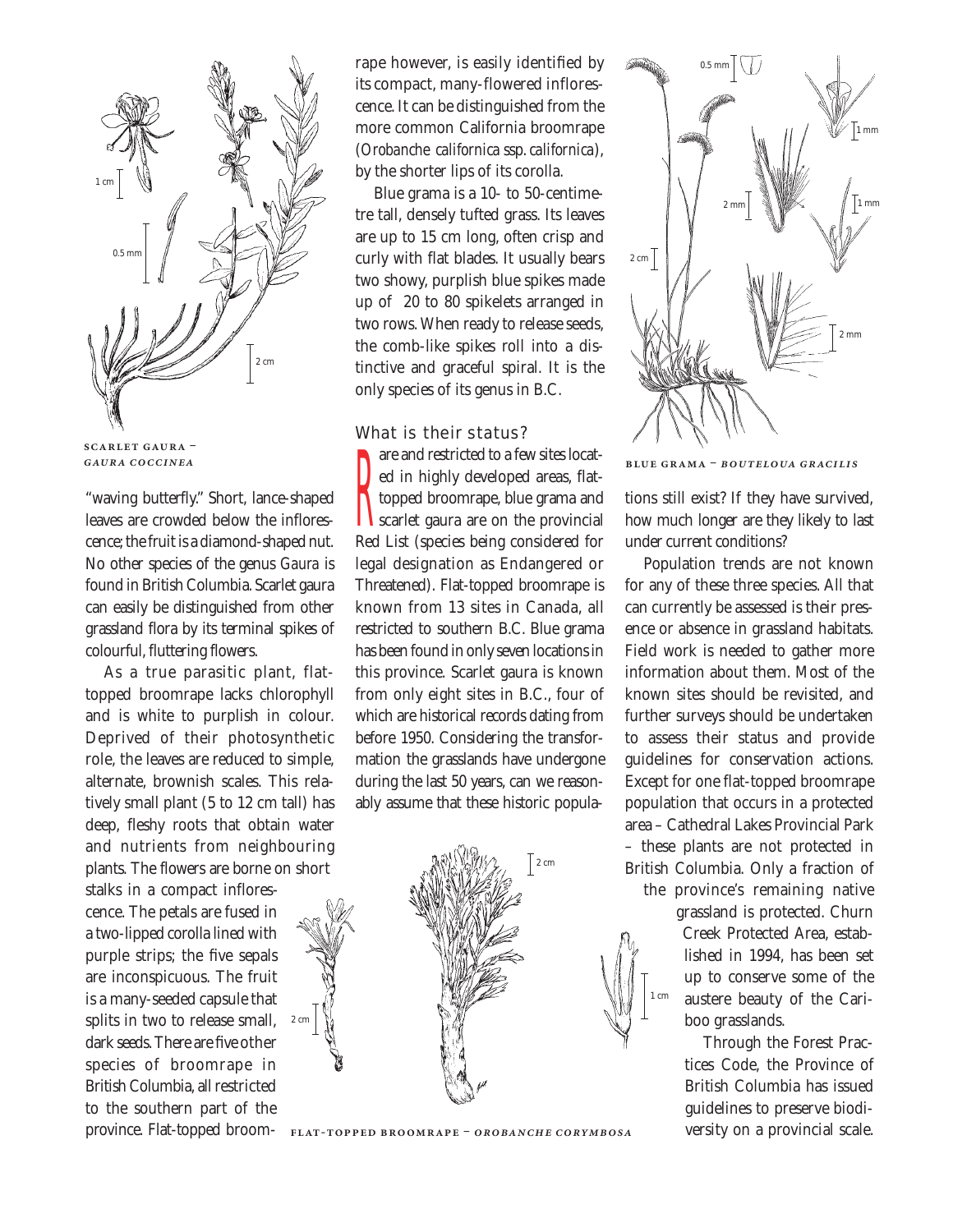The Range Management Guidebook, which is part of that Code, provides recommendations on how to manage grassland habitats. Rare grassland plants are also candidates for protection under the Managing Identified Wildlife Strategy under the Forest Practices Code.

A few regulations found in the *Range Act*, such as protection of watersheds, and seeding of exposed soil, provide some legislative protection for grasslands in the province. The BC Ministry

of Forests regulates grazing rotation and duration on Crown lands, which could help limit long-term impacts on ranges. These regulations do not apply, however, to the large

Reserve lands.

*One-quarter of British Columbia's plants are considered rare.*

part of our grasslands that is found on private property and on Indian

## Why are they at risk?

 $\prod_{i=1}^n$ **lat-topped broomrape, scarlet** gaura and blue grama are at risk in British Columbia because their habitat is disappearing. Although grasslands are more endangered than any other ecosystems in B.C., they do not get the public concern and attention they deserve and, therefore, they receive very little protection.

A long history of land use (and abuse) has converted the native grasslands of southern British Columbia to a mosaic of over-grazed rangelands, ever-expanding cities, immaculate fields of alfalfa and ginseng, and productive orchards and vineyards. In the Okanagan region, less than 10 percent of the historical grassland remains in a relatively natural state. Continued overgrazing, fire suppression and expansion of non-native

plants are all changing the ecological niche needed by rare grassland species.

Fire is a natural disturbance that plants have adapted to and upon which some plant communities depend. Seasonal fires maintain grassy meadows, keep forest understoreys open and promote biodiversity. For the past 50 years, the control of seasonal fires that once naturally maintained grassland habitats has transformed the original

ecology of these areas. Forest encroachment is another major cause of grassland degradation. Non-native species such as knapweed (*Centaurea* species), cheatgrass (*Bromus tectorum*) and orchard grass (*Dactylis glomerata*) have now become established in many places, replacing native grassland species.

Because flat-topped broomrape, scarlet gaura and blue grama are restricted to pockets of dry lands bounded by forested ridges, there is only a limited amount of suitable habitat into which they can expand. In addition, the low genetic diversity of these small, isolated populations limits their ability to disperse and establish themselves in new sites. With their very specific ecological needs and the fierce competition in the warm grasslands, these species depend on habitat protection and stewardship for survival.

## Why are they important?

The transition of the ecosystems have intrinsic<br>alue by virtue of their existence<br>and because of their contributions<br>the ecosystems they inhabit. One ll living organisms have intrinsic value by virtue of their existence and because of their contributions quarter of British Columbia's plants are considered rare, and each plays complex ecological roles, which we do not yet fully understand. If we fail to take



care of these rare organisms, our ecosystems may become impoverished, and therefore less able to adapt to environmental stress and change.

Rare species can be prove to be valuable indicators of environmental changes, and give us helpful insights into the health of ecosystems. For example, the total number of rare grassland species is a reflection of the history and health of grass-

land habitats.

*In the Okanagan, less than 10 percent of the historical grasslands remain in a relatively natural state.*

Scarlet gaura, flat-topped broomrape and blue grama all reach the northwestern limit of their range in B.C. These peripheral populations may be genetically different from core populations, and thereby could add to the genetic

adaptability of the species as a whole. Northern populations are particularly important for dealing with global warming because they will be the source for northerly expansion and migration of plant species should the climate become too warm for southern populations.

Another strong argument for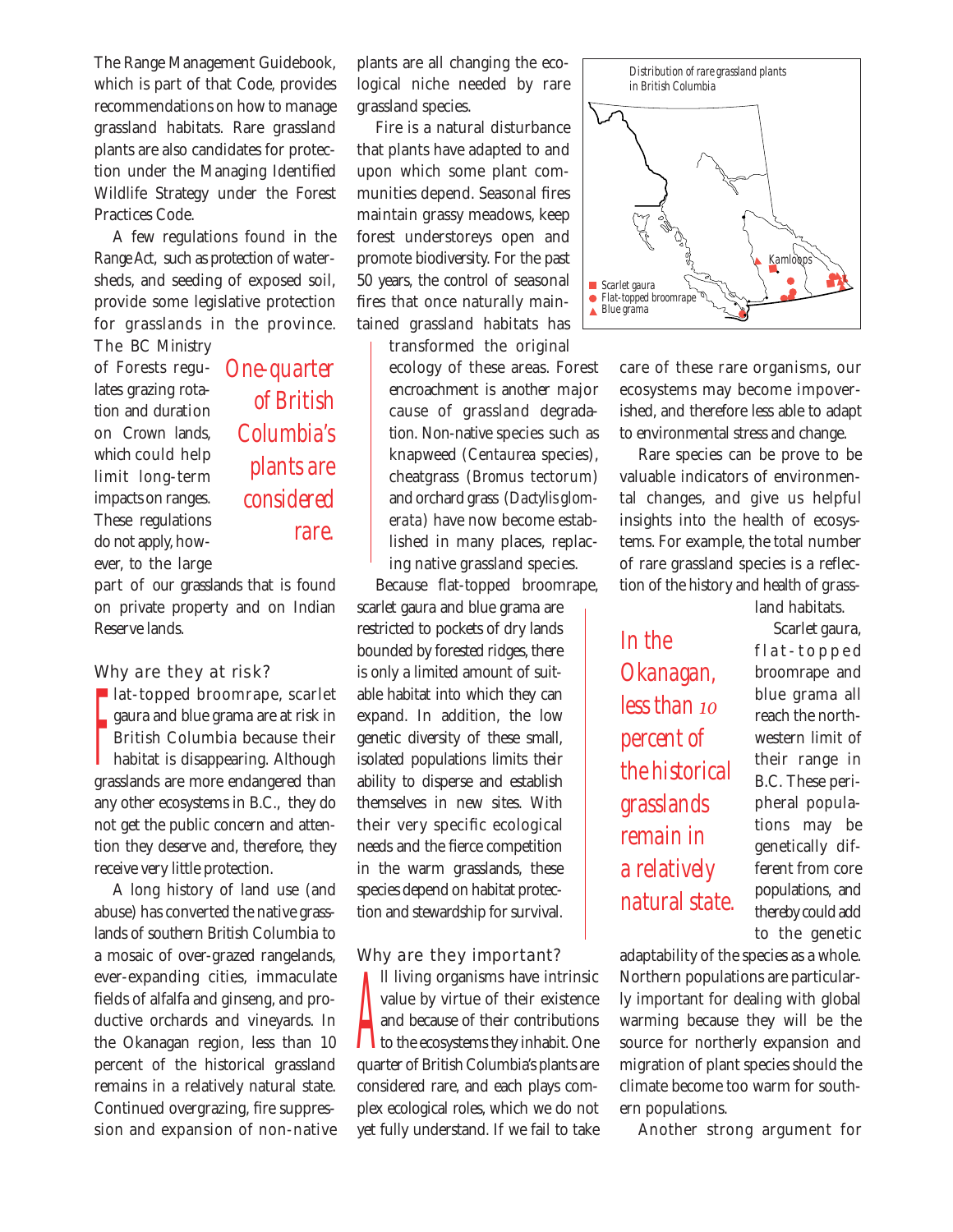preserving overall biodiversity is the potential medicinal properties of plants. Worldwide, studies in *ethnobotany* (study of the traditional use of medicinal plants by people) show how extremely valuable plants can be. Rare plants are also important for scientific research and can help us understand some of the causes of rarity, allowing us to better manage biological diversity. But most of all, these plants add to the beauty of our grasslands and to the biological richness of the land.

# What can we do?

|<br>|<br>|<br>| the unique to protect the unique diversity of grasslands in British Columbia, but the constant threats to these ecosystems mean that any delay in conservation efforts could bring irreversible and disastrous results.

Detailed field inventories in targeted areas are needed to locate new populations of these species and to provide crucial information on population trends. Thorough field inventory may reveal that some species are naturally rare, whereas others are endangered because of human activities. Further research would help us better understand the complex relationships between the multiple components of grasslands, providing us with tools for conservation.

Habitat restoration, appropriate management strategies and protection of sensitive and species-rich areas are ways we can improve, or at least maintain, the diversity of life around us. One option for keeping grasslands healthy is to limit the extent and intensity of grazing. Another is the re-introduction of fire through prescribed burning, which would help control extensive forest encroachment. BC Parks already uses prescribed fire as a tool to preserve grasslands and biodiversity.

The provincial *Weed Control Act*



THE LOVELY BLUE GRAMA, COMMON IN THE NORTH AMERICAN PRAIRIE REGION, **IS ONLY KNOWN FROM SEVEN SITES IN BRITISH COLUMBIA.** *Derek Johnson photo*



THE BUTTERFLY-LIKE FLOWERS OF SCARLET GAURA CAN ONLY BE ADMIRED AT **EIGHT LOCATIONS IN BRITISH COLUMBIA.** *Joyce Gould photo*



THE PARASITIC FLAT-TOPPED BROOMRAPE DEPENDS ON PROTECTION OF ITS **HABITAT FOR SURVIVAL IN BRITISH COLUMBIA.** *William Van Dieren photo*